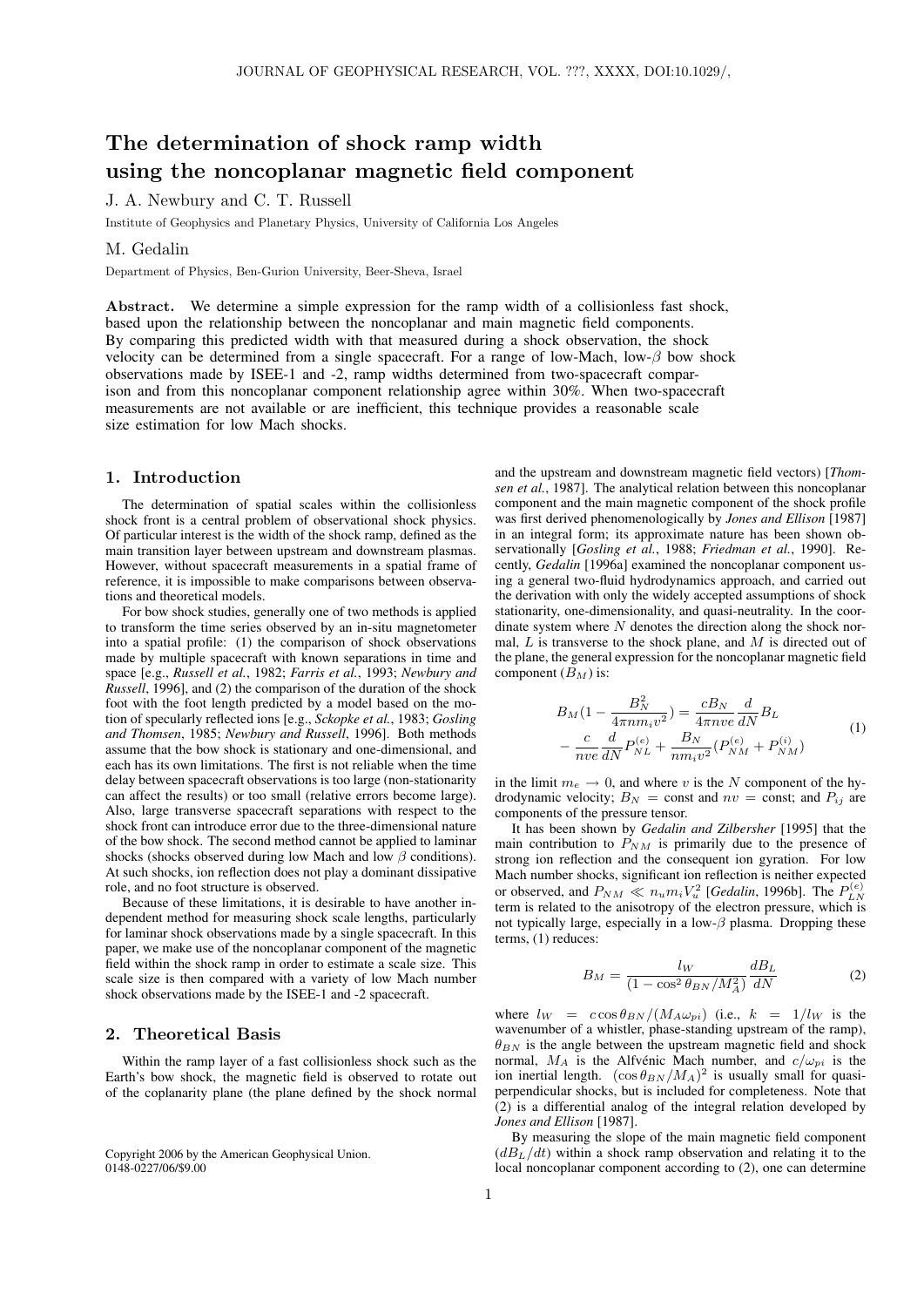

Figure 1. The magnetic profile in the coplanar frame for a laminar shock observed by ISEE-1 on November 26, 1977.  $M_A = 2.7, \beta = 0.52, \text{ and } \theta_{Bn} = 67.0^{\circ}.$ 

an independent estimate of the velocity of the shock front. Once the shock velocity is determined, it is then elementary to transform the observed temporal shock profile into a spatial one suitable for comparison with theory, other shock observations, or simulations.

For the observationalist, further difficulties can arise from (2) since it is very sensitive to gradients in the field profile; noise and wave activity associated with a typical bow shock observation can make localized measurements of  $dB_L/dt$  difficult. Traditional filtering does not preserve gradients well and can obscure the width of the shock ramp. For laminar shocks, we may apply a simple model which approximates the shock ramp with a hyperbolic tangent:

$$
B_L = \frac{(B_u + B_d)}{2} + \frac{(B_d - B_u)}{2} \tanh \frac{3N}{l_r},
$$
 (3)

where  $B_u$  and  $B_d$  refer to the L-component of the field upstream and downstream of the shock front, and the coefficient 3 ensures that 90% of the magnetic field variation occurs within the ramp (defined in the region  $-l_r/2 < N < l_r/2$ ). The point where  $B_M$ is a maximum is easily identified and will theoretically be located in the middle of the ramp (where  $N = 0$ ). Applying (2) to (3) for  $B_{M,max}$ , one has a simpler expression for the ramp width:

$$
l_r = \frac{3}{2} \frac{l_W}{(1 - \cos^2 \theta_{BN} / M_A^2)} \frac{(B_d - B_u)}{B_{M, \text{max}}}
$$
(4)

This approach requires accurate measurements of  $B_u$  and  $B_d$ , but is less sensitive to the local  $B<sub>L</sub>$  gradient than the direct application of (2) to an observed shock profile.



Figure 2. The magnetic profile of the shock, with short period noise removed using a wavelet filter (Daubechies-10 wavelet with the 6 finest scales removed).

## 3. A Sample Bow Shock

In the present section we apply the proposed method to a quasiperpendicular collisionless shock crossing that was observed by the ISEE-1 and -2 spacecraft on Nov 26, 1977 at 06:10 UT. Data from the fluxgate magnetometers is filtered to obey the Nyquist criterion and then sampled at the rate of 16 vectors/sec. By averaging over a minute of data upstream and downstream of the shock front and applying the coplanarity theorem, the shock normal is determined, and  $\theta_{BN}$  is found to be 67°. Figure 1 shows the high-resolution ISEE-1 observation of the magnetic field, rotated into the coplanar frame.

Plasma measurements of the upstream solar wind are obtained by the ISEE-1 and ISEE-3 solar wind experiments, and are used to calculate the following parameters:  $c/\omega_{pi} = 58 \text{ km}$ ;  $M_A = 2.7$ (so that  $l_W = 8.3 \text{ km}$ ); and electron and ion beta,  $\beta_e = 0.36$  and  $\beta_i = 0.16$ .

In order to remove short wavelength noise while maintaining the gradients within the shock profile, the data was smoothed by applying a discrete wavelet transform (using the Daubechies-10 wavelet) and removing the 6 finest scales [e.g., *Chui*, 1992; *Donoho*, 1993]. This corresponds to the removal of features whose scales are shorter than 64 data points (=  $2^6$ ), which in turn corresponds to ∼4 sec. averaging for this high resolution data. Although substantial oscillations persist in the upstream and downstream regions, the behavior of  $B_M$  and  $B_L$  within the ramp is consistent with the theoretical prediction, as seen in Figure 2. Comparison of  $B_{M,\text{max}}$  with the slope of  $B_L$  according to (2) results in a shock velocity estimate of  $\hat{V}_{\text{sh}} = 4.4 \text{ km/s}$ . Independently, the shock velocity calculated from the ISEE spacecraft separation is  $V_{sh} = 5.7 \text{ km/s}$  (with a separation  $L_s = 20 \text{ km}$  along the shock normal and ramp crossing time separation of 3.5 s). The two estimates agree within 25% deviation.

Applying the tanh approximation from equation (3), the ramp width is estimated to be  $47.7 \pm 7.5$  km. Based upon two-spacecraft comparisons, ramp width is found to be  $56.7 \pm 8.2$  km. (The temporal duration of the ISEE-1 ramp observation is approximately 10.25 s) These two estimations of ramp width agree within 20%, which is considered very satisfactory. The error in both calculations is primarily dominated by the uncertainty of the shock normal direction (which affects measurements of the shock velocity,  $\theta_{BN}$ , the incident solar wind flow, etc.). The normal is determined via the coplanarity assumption: deviations in the measurements of the average upstream and downstream fields propagate through the coplanarity calculations, and are significant (even after the wavelet filtering of the noise on the profile).

## 4. Application to a Variety of Shocks

In order to estimate the reliability of the method outlined in the previous section, here we compare the results of the proposed approach when applied to a variety of low-Mach shock observations.



Figure 3. Agreement between the ramp measurement techniques vs. the deviation of  $B_N$  during the ramp observation. When  $B_N$  remains constant, the noncoplanar technique is most accurate. Open circles indicate supercritical shocks.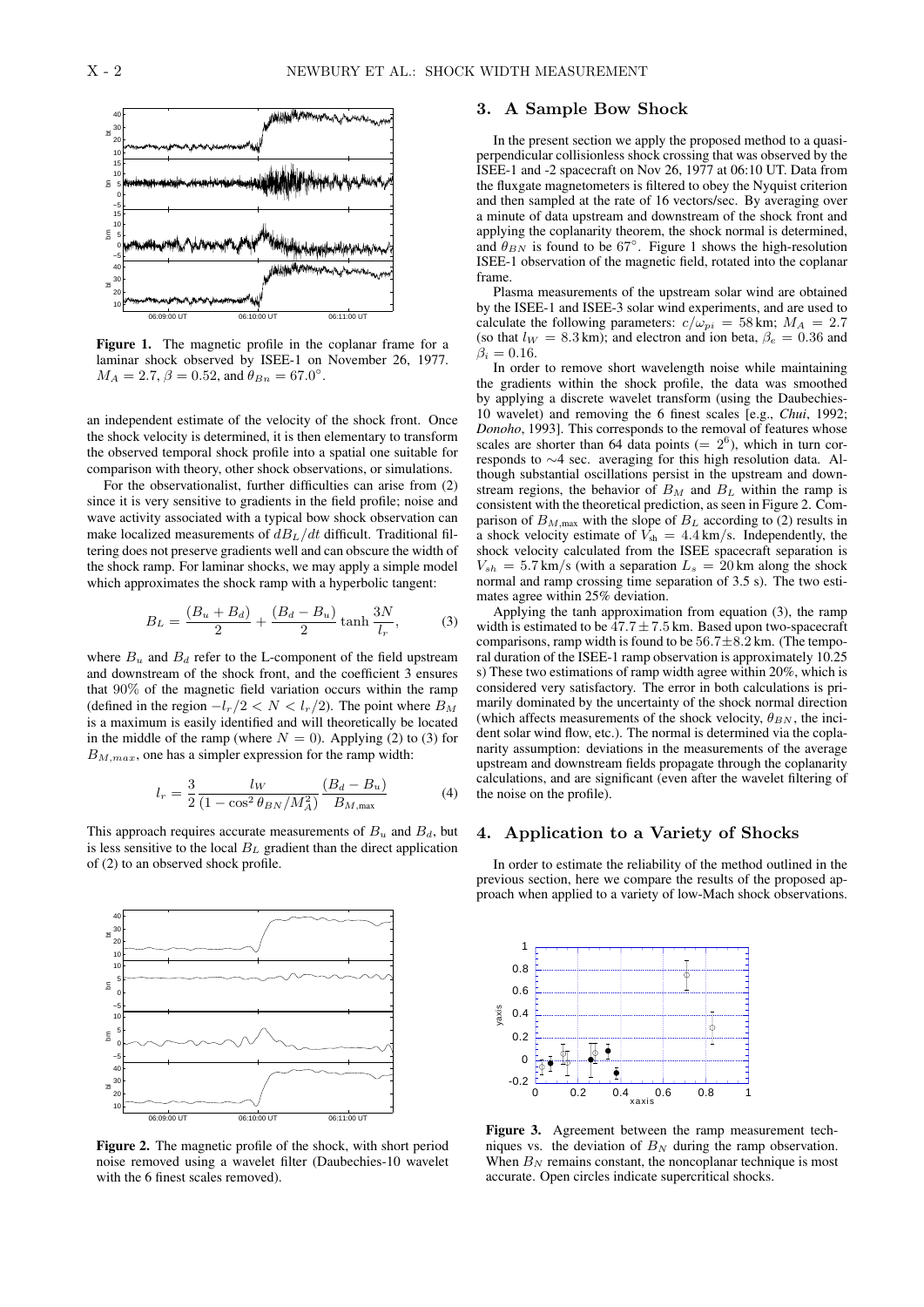Table 1 contains relevant parameters for a selection of shocks observed by the ISEE spacecraft: the Alfvenic Mach number  $(M_A)$ , ratio of criticality ( $R_c \equiv M_{MS}/M_C$ , where  $M_{MS}$  is the magnetosonic Mach number and  $M_C$  is the critical Mach number),  $\tilde{\theta}_{BN}$ (as determined by coplanarity), total  $\beta$  of the upstream plasma, and measurements of ramp width using the two spacecraft  $(l_{r,2SC})$  and based on  $B_{M,\text{max}}$  ( $l_{r,B_M}$ ). These shocks were selected for their low- $\beta$ , low-Mach, quasi-perpendicular characteristics; in addition, these shocks were observed at times when the ISEE spacecraft configurations were ideal for determining fine spatial scales (i.e., small spatial and temporal separations between observations, and  $\theta_{BN}$ calculated by coplanarity and via an ellipsoidal bow shock model agree within  $10^{\circ}$ ). Nearly-perpendicular shocks are avoided due to the large errors associated with determining shock normal vectors when  $\ddot{\theta}_{BN} > 80^{\circ}$ . (Also, perpendicular shocks may not have the same whistler mode structure as shocks with lower  $\theta_{BN}$  [*Newbury and Russell*, 1996; *Friedman et al.*, 1990].) Many of these shocks have been examined previously by *Farris et al.* [1993].

In Table 1, the ratio of the ramp measurements indicates how well the estimations agree. For eight of the ten shocks in Table 1, agreement between the two techniques is satisfactory (within 30%). Also, they are comparable even when the shock is no longer strictly laminar: several of the shocks listed in Table 1 are slightly supercritical ( $R_C > 1$ ) and are associated with a  $\beta$  that isn't especially low ( $\beta > 0.3$ ).

The shocks observed on 79 Aug 13 and 79 Nov 26 are exceptions: equation (3) does not accurately estimate their ramp widths. The 79 Nov 26 shock is clearly supercritical, and despite the presence of an identifiable non-coplanar component in its ramp, it is expected that ion reflection is a dominant processes at such a shock. The pressure terms in (1) are no longer small, and (2) is not applicable.

The 79 Aug 13 shock is only slightly supercritical, and similar shocks on 77 Nov 26 and 78 Jan 6 agree quite well with (4). This discrepancy can be explained by considering the effects of turbulence and two-dimensional disturbances within the shock profile, as evidenced in the deviations of the  $B<sub>N</sub>$  component within the ramp layer. Equation (2) assumes that  $B<sub>N</sub>$  remains constant throughout the shock observation, but in reality this is not always so. Two dimensional disturbances and plasma turbulence on the shock front can obscure the coplanarity rotation. In Table 1, the column labelled  $\langle \delta B_N \rangle/B_{M,\text{max}}$  lists the maximum deviation of the  $B_N$  component during the shock ramp observation, normalized to the  $B_{M,\text{max}}$  in the ramp. Within the shock ramp on 79 Aug. 13, fluctuations of  $B_N$  are on the order of  $B_{M,max}$ , resulting in an under-estimated ramp width from (3). Even with the stringent requirements placed on the selection of shocks in Table 1, nonstationarity and turbulence are still a factor which cannot always be ignored. In Figure 3, the ratio of the two ramp measurement techniques are compared with the deviation of  $B<sub>N</sub>$  during the ramp observation (and normalized to  $B_{M,\text{max}}$ ). The shock ramps where the two techniques agree best also have the most constant  $B_N$ . However, even a noticeable deviation in  $B<sub>N</sub>$  can still result in a reasonable estimation of ramp width (for example, the 38% deviation of  $B_N$  with respect to  $B_M$  for the 78 Aug 27 shock). The open circles in Fig. 3 correspond to supercritical shocks.

For shocks where a foot structure could be discerned, we applied the foot measurement technique outlined by *Gosling and Thomsen* [1985] ( $l_{f,spec}$  in Table 2), and compared it to the foot length measured by the two spacecraft  $(l_{f,2SC})$ . For the most supercritical shock (79 Nov 26), the foot measurement technique works well and the noncoplanar measurement fails. It is interesting to note that both scale measurement techniques fail for the 79 Aug 13 shock. The remaining observable shock feet agree well with the prediction, generally with uncertainty comparable to that of the noncoplanar technique. One case (80 Sep 6) has a large degree of uncertainty (50%), which is primarily due to the difficulty of identifying precisely where the shock foot begins and ends.

### 5. Conclusions

We have examined the relationship between the noncoplanar component and gradient of the main magnetic field component within the collisionless shock ramp. By estimating the scale size

of the ramp width based upon this relationship and comparing that length with the temporal duration of a shock ramp observation, we calculate the shock velocity in the spacecraft frame. This enables the observed shock profile to be transformed into a spatial frame, suitable for comparison with other shock observations and with theory.

Assuming that turbulence and any two-dimensional disturbances to the shock front are kept to a minumum, equation (2) should be valid for low-Mach number shocks since the most "dangerous" factor from (1), the non-diagonal ion pressure due to reflected and gyrating ions, is expected to be small. Based upon a sampling of bow shock observations made by ISEE-1 and -2, we conclude that this technique is a satisfactory alternative when twospacecraft comparisons are not feasible. For slightly-supercritical shocks (where a small foot structure is observed), estimates of scale size based on the noncoplanar-component/ramp-width relationship and based on the specular-ion-reflection/foot-length relationship agree. However, the technique outlined here is most useful for laminar shocks, a variety of shocks for which no independent technique for determining scale size was previously available.

Acknowledgments. The wavelet transform was done using WaveLab package for Matlab. This research was supported by grant 94-00047 from the United States-Israel Binational Science Foundation (BSF), Jerusalem, Israel, and the National Science Foundation under grant ATM 94-13081.

#### References

Chui, C.K., *Introduction to Wavelets*, Academic Press, San Diego, 1992.

- Donoho, D., Nonlinear wavelet methods for recovery of signals. densities, and spectra from indirect and noisy data, *Different Perspectives on Wavelets, Proceedings of Symposia in Applied Mathematics,* Vol. 47, I. Daubechies ed. Amer. Math. Soc., Providence, R.I., 1993, pp. 173-205.
- Farris, M.H., C.T. Russell, and M.F. Thomsen, Magnetic structure of the low beta, quasi-perpendicular shock, *J. Geophys. Res., 98,* 15285, 1993.
- Friedman, M.A., C.T. Russell, J.T. Gosling, and M.F. Thomsen, Noncoplanar component of the magnetic field at low Mach number shocks, *J. Geophys. Res., 95,* 2441, 1990.
- Gedalin, M., Noncoplanar magnetic field and cross-shock potential in collisionless shock front, *J. Geophys. Res., 101,* 11153, 1996a.
- Gedalin, M., Transmitted ions and ion heating in nearly-perpendicular low-Mach number shocks, *J. Geophys. Res., 101,* 15569, 1996b.
- Gedalin, M., and D. Zilbersher, Non-diagonal ion pressure in nearlyperpendicular collisionless shocks, *Geophys. Res. Lett., 22,* 3279, 1995.
- Gosling, J.T. and M.F. Thomsen, Specularly reflected ions, shock foot thicknesses, and shock velocity determinations in space, *Geophys. Res. Lett., 90,* 9893, 1985.
- Gosling, J.T., D. Winske, and M.F. Thomsen, Noncoplanar magnetic fields at collisionless shocks: A test of a new approach, *J. Geophys. Res., 93,* 2735, 1988.
- Jones, F.C., and D.C. Ellison, Noncoplanar magnetic fields, shock potentials, and ion deflection, *J. Geophys. Res., 92,* 11205, 1987.
- Newbury, J.A. and C.T. Russell, C.T., Observations of a very thin collisionless shock, *Geophys. Res. Lett., 23,* 781-784, 1996.
- Russell, C.T., M.M. Hoppe, W.A. Livesey, J.T. Gosling and S.J. Bame, ISEE-1 and -2 observations of laminar bow shocks: Velocity and thickness, *Geophys. Res. Lett., 9,* 1171-1174, 1982.
- Sckopke, N., G. Paschmann, S.J. Bame, J.T. Gosling, and C.T. Russell, Evolution of ion distributions across the nearly perpendicular bow shock: Specularly and nonspecularly reflected-gyrating ions, *J. Geophys. Res., 88,* 6121, 1983.
- Thomsen, M.F., J.T. Gosling, S. J. Bame, K.B. Quest, D. Winske, W. A. Livesey, and C.T. Russell, On the noncoplanarity of the magnetic field within a fast collisionless shock, *J. Geophys. Res., 92,* 2305, 1987.